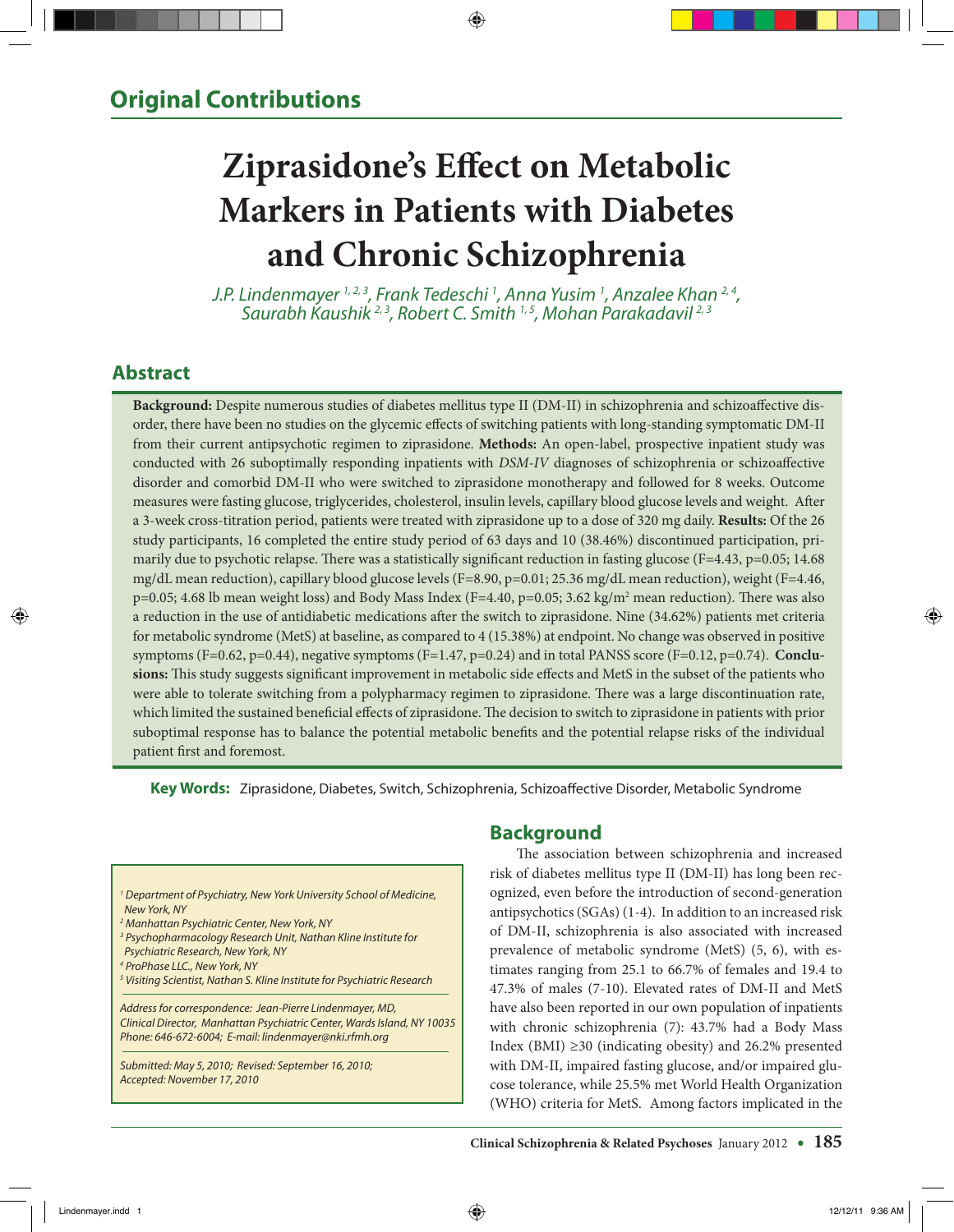## **Clinical Implications**

This is the first study to examine the metabolic effects of switching from a polypharmacy regimen to monotherapy with ziprasidone in a group of suboptimally responding schizophrenic or schizoaffective inpatients with comorbid preexisting symptomatic diabetes mellitus type II (DM-II). The data from this study of chronic psychiatric inpatients with long-standing symptomatic DM-II suggest significant improvements in metabolic effects and MetS in the subset of the population who were able to tolerate switching to ziprasidone. While switching to ziprasidone may be an important treatment strategy in patients with established comorbid metabolic disorders presenting with tolerability problems under their current antipsychotic treatment (41, 42), there was a large discontinuation rate, which may have limited the sustained beneficial effects of ziprasidone. As with all clinical decisions, the decision to switch to ziprasidone has to balance the potential metabolic benefits and the potential relapse risks of the individual patient first and foremost.

development of DM-II and MetS in this population are the adverse effects of SGAs, reduced access to medical care, high rates of smoking, poor nutrition, and sedentary lifestyle (11, 12).

The contribution of psychotropic medications, particularly SGAs, to the development of MetS and DM-II has been extensively studied (8, 13, 14). Of all the SGAs, ziprasidone and aripiprazole have been shown to have a more favorable side effect profile with respect to DM-II and MetS, and may be appropriate switching agents if one is seeking to ameliorate the metabolic side effects of a previous antipsychotic medication (15-27). Introduced in 2001, ziprasidone is unique among the SGAs in exhibiting antagonist activity at the D2, 5-HT1D, and 5-HT2C receptors, antagonist activity at 5-HT2A receptors, and agonist activity at 5-HT1A receptors. In addition, it has been shown to be an inhibitor of serotonin and norepinephrine reuptake (28, 29).

 Numerous studies have demonstrated ziprasidone's efficacy not only in treating psychosis, but in reducing MetS and DM-II relative to other SGAs when patients were switched from both first-generation antipsychotics (FGAs) and SGAs (18, 19, 23, 24, 30-33). However, there have been no studies on the effects of switching suboptimally responding patients with long-standing symptomatic diabetes mellitus from a polypharmacy regimen to ziprasidone. The primary objective was to examine the effects of a switch to ziprasidone on weight, metabolic measures of glucose and lipid metabolism, and on the use of antidiabetic medications. A secondary objective was to evaluate changes in symptomatology in these inpatients using the Positive and Negative Symptoms Scale (PANSS), the Clinical Global Impression Scale (CGI), and two extrapyramidal symptoms (EPS) assessment scales: the Simpson-Angus Scale (SAS) and the Abnormal Involuntary Movement Scale (AIMS).

## **Methods**

## *Design*

This is an open-label, prospective, inpatient study which was implemented on a psychiatric ward designated for patients with Diabetes and Schizophrenia from 2002 to 2008. The Diabetes/Schizophrenia ward is part of a large tertiary care psychiatric hospital. The study was approved by our Institutional Review Board (IRB) at Nathan S. Kline Institute for Psychiatric Research (NKI), Orangeburg, NY, and every enrolled patient signed an informed consent form. There was a screening phase (two weeks) on the patients' prior antipsychotic regimen, a cross-titration phase (three weeks), and a ziprasidone-treatment phase (eight weeks; four time points). Measures were systematically administered and data collected by trained research staff. All patients admitted to the study site (Manhattan Psychiatric Center) were required to participate during the entire hospital stay in regular psycho-educational group activities, which included teaching healthy dietary habits and a daily thirty-minute exercise period. All inpatients at the study site were required to be followed by a dietician and receive a daily caloric intake. Patients with DM-II receive a similar daily calorie requirement. Therefore, all patients enrolled in this study were enrolled in the psycho-educational and exercise program since admission to the site, during the study and after completion of the study.

Patients were included if they were 18–65 years of age, had a *DSM-IV* diagnosis of schizophrenia (all subtypes) or schizoaffective disorder, had DM-II treated with oral antidiabetic drugs or insulin, had a stable dose of antipsychotic medications and, where applicable, had stable doses of adjunctive antidepressant, mood stabilizer and/or anticholinergic medications maintained during the previous month. Exclusion criteria included significant cardiovascular pathology as demonstrated by EKG (QTc >450 msec), severe medical conditions (except for DM-II) requiring frequent changes in medication, a history of unstable epilepsy, suicidality or physically violent behavior in the previous month, a *DSM-IV* diagnosis of substance or alcohol abuse with positive urine toxicology in the past two weeks, liver enzyme values greater than three times upper normal limit for aspartate aminotransferase (AST), alanine aminotransferase (ALT), gamma-glutamyl transferase (GGT), and alkaline phosphatase, and greater than two times upper normal limit for lactate dehydrogenase (LDH).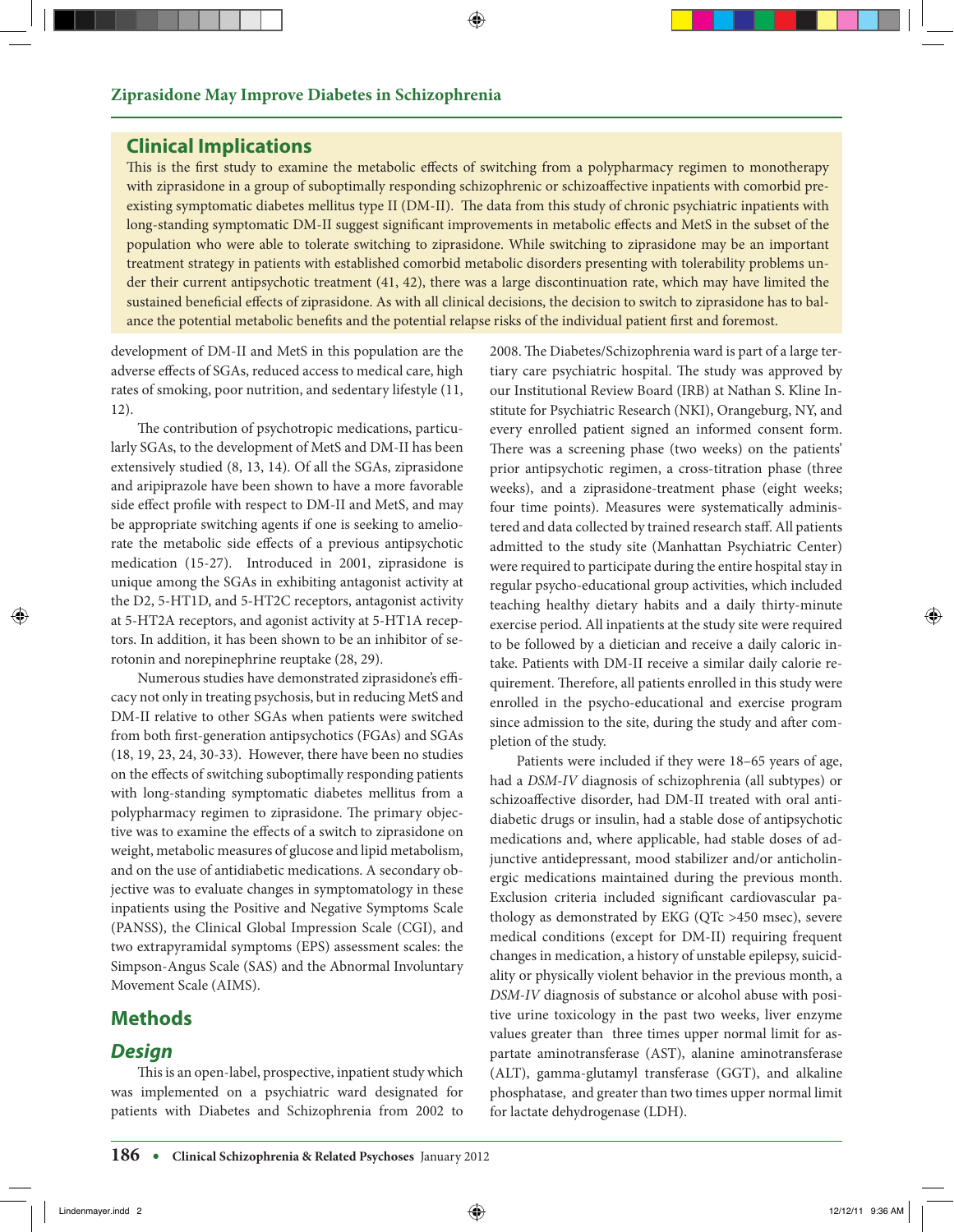#### *Assessments*

The screening period lasted two weeks, during which time patients remained on their former antipsychotic regimen. Antipsychotic treatment data and medication data for treatment of DM-II with oral hypoglycemics and/or insulin were recorded. The following values were collected or calculated for all patients at baseline and days 21, 35, 49 and 63: 1) venous fasting blood glucose levels and capillary blood glucose levels; 2) fasting insulin levels and dosages of supplemental insulin administered as needed; 3) hemoglobin A1C levels; 4) weight; 5) BMI; 6) lipid profile (cholesterol, HDL, LDL, triglycerides); 7) leptin levels; 8) C-peptide levels; 9) complete blood count; 10) chemistry lab values; 11) PANSS; 12) CGI; 13) SAS; 14) AIMS; 15) a physical examination; and, 16) vital signs. For the assessment battery of the PANSS, CGI, SAS and AIMS, a trained single rater performed all assessments for a particular patient throughout the trial. All raters had to demonstrate inter-rater reliability on the PANSS of at least 0.80.

 EKG was obtained at the following time points: baseline, Day 5, every week thereafter until ziprasidone dosage reached 160 mg/day (which occurred at Week 4, as per protocol), and at the end of the study. If the patient's dose was increased beyond 160 mg/day (which occurred in 2 patients), EKGs were done weekly until the final dose was reached. EKGs were obtained as close as possible to the estimated 6 hour Tmax after drug administration and in the fed state.

## *Antipsychotic Medication Treatment*

After the 2-week screening phase, patients entered the 3-week cross-titration phase. On Days 1 and 2, patients received 80 mg/day of ziprasidone and 100% of their previous antipsychotic dose. The prior antipsychotic was reduced to 75% of the original dose for the following 12 days, while ziprasidone was increased to 120 mg/day on Day 3 and 160 mg/day on Day 4. All but two of the patients were kept on this dose for the duration of the study, while the prior antipsychotic dose was further reduced to 50% over the next 7 days (Day 15–21), and discontinued thereafter. By Day 21, all patients were on the study medication, ziprasidone, at a dose of at least 160 mg/day. All ziprasidone doses were given with food and doses were divided in half and taken twice daily. In view of the high number of patients who relapsed at 160 mg/day, the last two patients enrolled in the study were further increased beyond this dose to 320 mg by Day 21. The following additional PRN medications for agitation were permitted: lorazepam 1–2 mg PO or IM per dose and/or chlorpromazine 50 mg PO or IM per dose of administration. For insomnia, zolpidem 10 mg PO was permitted.

#### *Analyses*

 Descriptive statistics were conducted to characterize the study sample. For the primary outcome variables of interest (metabolic variables), ANOVA for repeated measures was conducted with change scores over 10 weeks of treatment as dependent variables for the patients who completed the entire study. For 2 group analysis, i.e., completers versus discontinued patients, ANOVA was conducted; if significant p values were noted, Tukey Post Hoc tests were computed to ascertain the direction of the significant results. In order to examine the relationship of weight gain and change in glucose levels, Pearson correlation of change in BMI with change in glucose was conducted. The data were analyzed using the Statistical Package for the Social Sciences for Windows (SPSS, version 15.0, Chicago, IL).

## **Results**

## *Demographics*

 Of the 63 consecutively admitted inpatients with *DSM-IV* diagnosis of schizophrenia or schizoaffective disorder and comorbid diabetes mellitus type II who met inclusion criteria, 30 were enrolled. Four patients withdrew prior to receiving study medication (two withdrew consent, one patient had significant cardiovascular pathology as demonstrated by EKG [QTc >450 msec], and one became agitated), thus resulting in 26 patients included in further analysis. Sixteen (61.54%) patients completed the entire study period (15 completed up to 63 days and one completed up to 61 days) and 10 (38.46%) discontinued participation. The primary reason for discontinuation was psychotic relapse seen at 21 days (1 patient), 36 days (3 patients), 49 days (6 patients), with a mean length of time in the study of 54.88 days (SEM=3.82). No patients experienced cardiac side effects or showed significant EKG changes over the course of the study.

 The mean age of all enrolled patients was 45.96 years (SEM=1.68). The average length of hospitalization at the study site prior to the start of the study was 2.33 years (SEM=0.93). Twenty-three of the patients were male and 3 were female. Sixteen (61.54%) patients were African American; 6 (23.08%) were Hispanic; 3 (11.54%) were Caucasian; and, 1 (3.84%) was Asian. Prior to receiving treatment in this study, 10 patients (28.46%) were on haloperidol; 8 each on risperidone (30.77%) and quetiapine (30.77%). There were 26.92% of patients (n=7) on concomitant FGAs and SGAs prior to the switch. 73.08% of patients (n=19) were taking a mood stabilizer in addition to their antipsychotics. 38.46% (n=10) patients reported a family history significant for obesity,  $26.92\%$  (n=7) for DM-II, and  $3.85\%$  (n=1) for cardiovascular disease. 5.26% (n=2) of patients were treated for hyperlipidemia with a lipid-lowering statin (atorvas-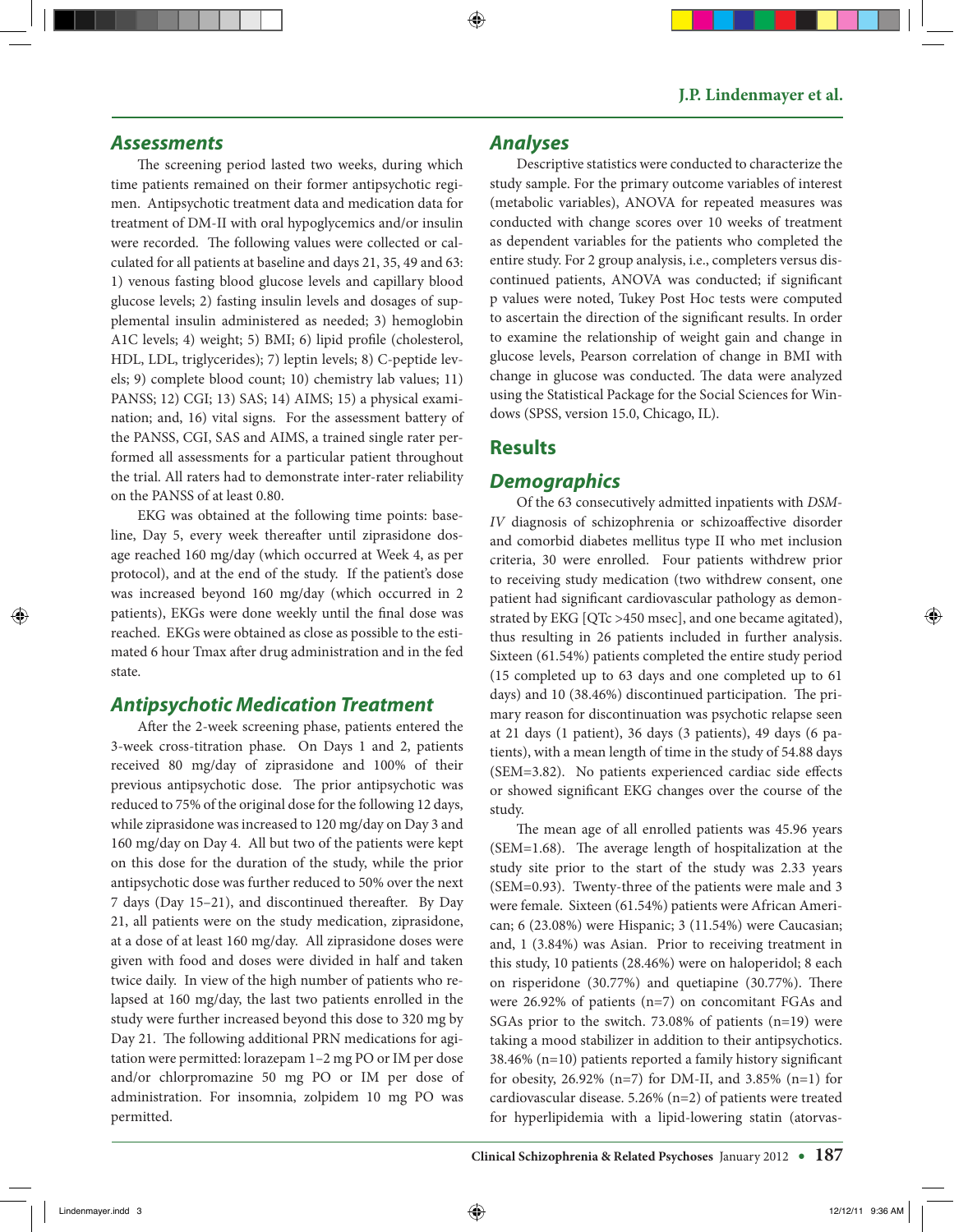| Table 1 Characteristics of Sample (N=26)                                   |                            |                |               |  |
|----------------------------------------------------------------------------|----------------------------|----------------|---------------|--|
|                                                                            |                            | <b>Mean</b>    | <b>SD</b>     |  |
| Age                                                                        |                            | 45.96          | 8.58          |  |
|                                                                            | Length of Stay (in years)* | 2.33           | 4.72          |  |
|                                                                            |                            | N              | $\frac{0}{0}$ |  |
| Gender                                                                     |                            |                |               |  |
| Male                                                                       |                            | 23             | 88.46%        |  |
| Female                                                                     |                            | $\overline{3}$ | 11.54%        |  |
| <b>Ethnicity</b>                                                           |                            |                |               |  |
|                                                                            | African American           | 16             | 61.54%        |  |
| Caucasian                                                                  |                            | $\overline{3}$ | 11.54%        |  |
| Hispanic                                                                   |                            | 6              | 23.08%        |  |
| Asian                                                                      |                            | $\overline{1}$ | 3.85%         |  |
| <b>Prior Antipsychotic Medication</b>                                      |                            |                |               |  |
| Haloperidol                                                                |                            | 10             | 38.46%        |  |
| Quetiapine                                                                 |                            | 8              | 30.77%        |  |
|                                                                            | Risperidone Intramuscular  | $\overline{1}$ | 3.85%         |  |
| Chlorpromazine                                                             |                            | $\overline{1}$ | 3.85%         |  |
| <b>Loxitane</b>                                                            |                            | $\mathbf{1}$   | 3.85%         |  |
| Aripiprazole                                                               |                            | $\mathbf{1}$   | 3.85%         |  |
| Olanzapine                                                                 |                            | $\overline{2}$ | 7.69%         |  |
| Risperidone                                                                |                            | 8              | 30.77%        |  |
| <b>Concomitant Mood Stabilizers</b>                                        |                            |                |               |  |
| <b>Valproic Acid</b>                                                       |                            | 8              | 30.77%        |  |
| Carbamazepine                                                              |                            | $\overline{3}$ | 11.54%        |  |
| Lithium Carbonate                                                          |                            | 6              | 23.08%        |  |
| Lamotrigine                                                                |                            | $\overline{2}$ | 7.69%         |  |
| *Length of Stay refers to the time the patient was admitted to the current |                            |                |               |  |

\*Length of Stay refers to the time the patient was admitted to the current inpatient facility up to the time of study entry.

tatin) or for hypertension with a beta-blocker (metoprolol); and, 3.85% (n=1) was treated for hypothyroidism with levothyroxine sodium. All patients were treated for DM-II with metformin, glipizide and/or insulin (see Table 1).

# *Change in Metabolic Parameters*

# Comparison of Completers and Patients who Discontinued Early

No significant differences were observed for patients who completed the study  $(n=16)$  compared to patients who discontinued early (n=10) for change in glucose ( $F(1,24)=0.014$ ,

 $p=0.91$ ), change in cholesterol levels (F(1,24)=1.09, p=.06), change in triglycerides (F $(1,24) = .01$ , p=.95), change in HDL  $(F(1,24)=.46, p=.51)$ , or change in weight  $(F(1,24)=1.55,$ p=.23) when controlling for baseline differences (see Table 2). Additionally, no significant differences were noted between completers and patients who discontinued early on age (completers: mean=47.80 [SEM=1.57], discontinued: mean=44.54 [SEM=3.17]; p=.38), average length of hospitalization (completers: mean=2.03 years [SEM=0.50], discontinued: mean=2.49 years [SEM=0.62]; p=.39), gender (completers: n=14, discontinued: n=9; p=.16), or ethnicity (African-American: completers, n=9, discontinued, n=7; Caucasian: completers, n=2, discontinued, n=1; Hispanic: completers, n=4, discontinued, n=2; Asian: completers, n=1, discontinued, n=0); Chi square  $(4)=1.65$ , p=.80).

## Completer Analysis

Log transformation was applied to insulin data for normality. There was a statistically significant reduction in fasting glucose  $(F(1,15)=4.43, p=0.05)$ , CBG levels  $(F(1,15)=8.90, p=0.01)$ , BMI  $(F(1,15)=4.40, p=0.05)$  and weight  $(F(1,15)=4.46, p=0.05)$ . Although statistically nonsignificant, a numeric reduction was seen in triglyceride levels (F $(1,15)=3.35$ , p=0.08) from baseline to endpoint (see Table 3 and Figures 1 and 2 for results of additional metabolic markers). Using the World Health Organization definition for MetS, 9 (34.62%) patients met the criteria for MetS at baseline, as compared to 4 (15.38%) patients at endpoint. No patients developed MetS over the course of the study.

After having been switched to ziprasidone, the following changes of the patients' antidiabetic medication regimen were seen: nine patients (34.64%) showed overall reduction in their antidiabetic medication regimen over the course of the study. Two patients taking metformin had their dose reduced by 500 mg/d by Week 10: one from 1,500 mg/d to 1,000 mg/d, and the other from 2,000 mg/d to 1,500 mg/d. Two patients taking both glyburide and metformin had their metformin discontinued by Week 5. Two patients taking

| ANOVA Comparison of Completers ( $N=16$ ) and Early Discontinuations ( $N=10$ )<br>Table 2 |                                           |                     |                          |                     |                      |
|--------------------------------------------------------------------------------------------|-------------------------------------------|---------------------|--------------------------|---------------------|----------------------|
|                                                                                            | <b>Early Study Discontinuation (N=10)</b> |                     | <b>Completers (N=16)</b> |                     |                      |
|                                                                                            | <b>Baseline Mean</b>                      | <b>End of Study</b> | <b>Baseline Mean</b>     | <b>End of Study</b> |                      |
| <b>Metabolic Markers</b>                                                                   | (SEM)                                     | (SEM)               | (SEM)                    | (SEM)               | <b>ANOVA F(1,24)</b> |
| Glucose                                                                                    | 163.17 (17.56)                            | 148.83 (21.35)      | 124.00 (6.97)            | 109.32 (5.72)       | $F=0.04$ , $p=0.91$  |
| <b>Insulin</b>                                                                             | 26.45 (9.91)                              | 24.80 (4.23)        | 25.81 (7.14)             | 20.49 (3.34)        | $F=0.51$ , $p=0.49$  |
| HgbA1c                                                                                     | 8.27(0.66)                                | 8.34(0.64)          | 7.04(0.27)               | 6.90(0.38)          | $F=0.37$ , $p=0.56$  |
| Weight                                                                                     | 208.58 (12.22)                            | 200.17 (11.35)      | 201.763 (7.70)           | 197.18 (7.18)       | $F=1.55$ , p=.23     |
| BMI kg/ $m2$                                                                               | 30.44 (2.25)                              | 31.14(2.14)         | 31.09 (1.45)             | 30.41 (1.44)        | $F=1.78$ , $p=0.20$  |
| Cholesterol                                                                                | 174.83 (11.72)                            | 178.17 (13.58)      | 167.42 (7.64)            | 164.58 (7.11)       | $F=1.09$ , $p=0.31$  |
| <b>HDL</b>                                                                                 | 42.17 (3.88)                              | 45.00 (3.93)        | 41.32 (4.62)             | 43.58 (2.57)        | $F=0.46$ , $p=0.51$  |
| LDL                                                                                        | 101.28 (6.34)                             | 102.23 (6.36)       | 121.27 (5.28)            | 129.13 (5.31)       | $F=1.00$ , $p=0.36$  |
| <b>Triglycerides</b>                                                                       | 176.12 (30.91)                            | 149.33 (23.34)      | 144.42 (15.98)           | 126.37 (11.27)      | $F=0.01$ , $p=.95$   |
| Leptin                                                                                     | 13.87 (1.89)                              | 12.50 (1.28)        | 19.36(1.18)              | 18.08 (3.91)        | $F=0.12$ , $p=0.74$  |
| C-Peptide                                                                                  | 3.39(0.96)                                | 3.24(0.80)          | 3.56(0.72)               | 3.51(0.82)          | $F=0.06$ , $p=0.81$  |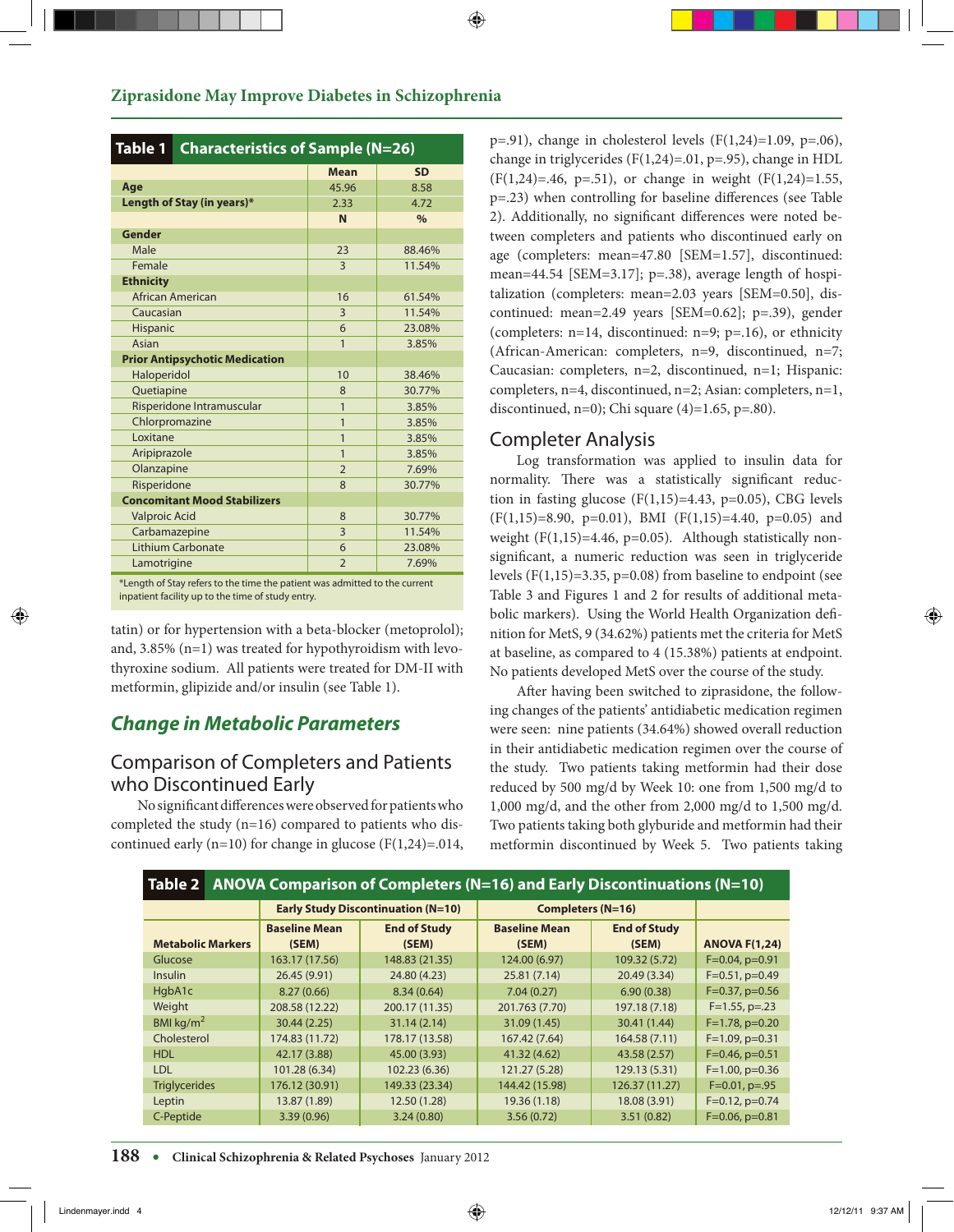| Table 3   Mean Metabolic Changes in Patients who Switched to Ziprasidone and<br>Completed the Entire Study (Day 63; N=16) |                     |            |                   |            |                         |
|---------------------------------------------------------------------------------------------------------------------------|---------------------|------------|-------------------|------------|-------------------------|
| <b>Markers</b>                                                                                                            | <b>Baseline</b>     | <b>SEM</b> | <b>Endpoint</b>   | <b>SEM</b> | <b>ANOVA F(1,15)</b>    |
| Glucose                                                                                                                   | 124.00              | 6.67       | 109.32            | 5.72       | $F=4.43$ , $p=0.05*$    |
| CBG (mg/dL)                                                                                                               | 191.93 <sup>†</sup> | 12.11      | 166.57            | 11.24      | $F=8.90$ , $p=0.01*$    |
| <b>Insulin</b>                                                                                                            | 25.81               | 7.14       | 20.49             | 3.34       | $F=0.37$ , $p=0.55$     |
| HgbA1c                                                                                                                    | 7.04                | 0.27       | 6.90              | 0.38       | $F=0.21$ , $p=0.65$     |
| Weight                                                                                                                    | 201.76              | 7.70       | 197.18            | 7.18       | $F=4.46$ , $p=0.05*$    |
| BMI $\text{kg/m}^2$                                                                                                       | 32.56               | 1.45       | 28.94             | 1.44       | $F=4.40$ , $p=0.05*$    |
| Cholesterol                                                                                                               | 167.42              | 7.64       | 164.58            | 7.11       | $F=0.180$ , $p=0.68$    |
| <b>HDL</b>                                                                                                                | 41.32               | 4.62       | 43.58             | 2.57       | $F = 2.61$ , $p = 0.12$ |
| <b>LDL</b>                                                                                                                | 121.27              | 5.28       | 129.13            | 5.31       | $F=0.07$ , $p=0.90$     |
| <b>Triglycerides</b>                                                                                                      | 146.92              | 15.98      | 130.52            | 11.27      | $F=3.35$ , $p=0.08$     |
| Leptin                                                                                                                    | 19.36               | 1.18       | 18.08             | 3.91       | $F=0.77$ , $p=0.40$     |
| C-Peptide                                                                                                                 | 3.56                | 0.72       | 3.51              | 0.82       | $F=0.01$ , $p=0.95$     |
| <b>White Blood Count</b>                                                                                                  | 9.91 (5.94, 13.87)  | 1.79       | 8.53 (7.48, 9.58) | 0.40       | $F=0.62$ , $p=0.44$     |
| <b>Red Blood Count</b>                                                                                                    | 4.92 (4.35, 5.49)   | 0.21       | 5.27 (4.04, 6.50) | 0.55       | $F=0.09$ , $p=0.76$     |

\*p≤0.05 † This value represents the mean of the twice daily CBG reading for Day 1.

Tukey Post Hoc comparisons show a significant difference for all significant variables, except Weight, BMI.





## **Figure 2 Change in Weight and BMI (N=16)**

glyburide had their dose reduced, one from 20 mg/d to 16.5 mg/d at Week 5 and the other from 20 mg/d to 14 mg/d at Week 7. One patient taking glipizide and metformin discontinued his glipizide by Week 10. One patient had his insulin dose reduced from 22 U BID to 20 U BID at Week 3, while another patient switched from insulin to glyburide up to 20 mg/d by Week 10. In summary, 26.92% of patients  $(n=7)$ either reduced or discontinued their oral hypoglycemics, 3.85%  $(n=1)$  reduced his insulin regimen, and 3.85%  $(n=1)$ switched from insulin to an oral hypoglycemic. Additionally, there was a significant correlation between change in BMI and change in glucose levels at endpoint (r=.81, p=.001).

### *Psychopathology and Side Effect Measures*

There was no significant change in positive symptoms  $(F(1,15)=0.62, p=0.44)$ , negative symptoms  $(F(1,15)=1.47,$  $p=0.24$ ), or total PANSS (F(1,15)=0.12,  $p=0.74$ ). PANSS was computed for only the 16 patients who completed the entire study. Patients who dropped out were not included in the analysis of the side effect measures. No significant differences were observed in the Abnormal Involuntary Movement Scale  $(F(1,15)=1.11, p=0.31)$  nor the Simpson-Angus Scale (F=4.19, p=0.06) (see Table 4). No significant side effects, nor restlessness, were observed, and treatment with ziprasidone was well tolerated and changes in systolic and diastolic BP readings were not statistically significant from baseline to endpoint (Day 63).

## *Time to Discontinuation*

Figure 3 shows a Kaplan-Meier survival plot for patient discontinuation for all patients who were enrolled in the study (n=26) over the study period (63 days) with the cumulative proportion of patients surviving at each time point.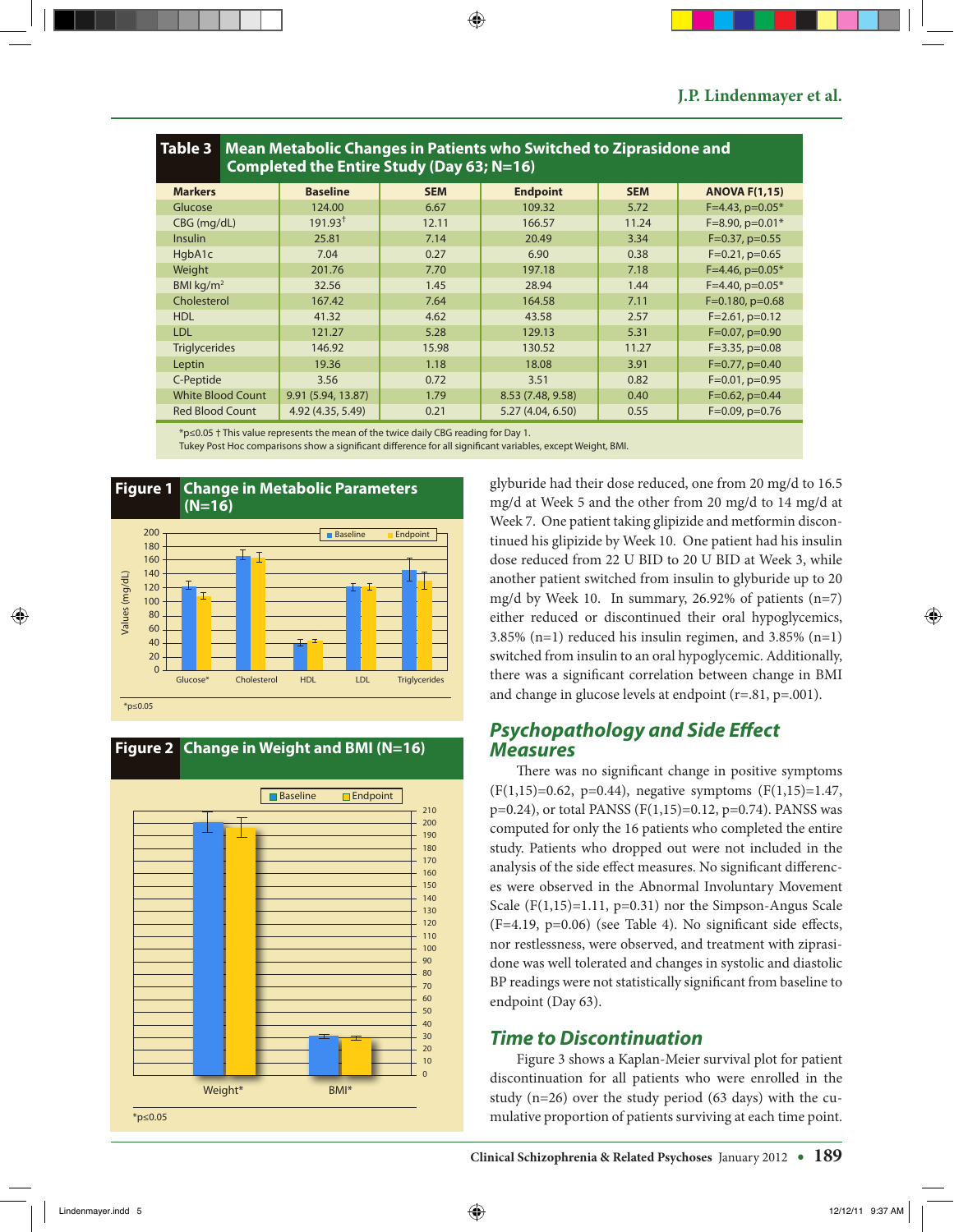| Table 4<br><b>Psychopathology and Extrapyramidal</b><br><b>Symptom Outcomes of Completers (N=16)</b> |                 |            |                 |            |                      |
|------------------------------------------------------------------------------------------------------|-----------------|------------|-----------------|------------|----------------------|
| <b>Markers</b>                                                                                       | <b>Baseline</b> | <b>SEM</b> | <b>Endpoint</b> | <b>SEM</b> | <b>ANOVA F(1,15)</b> |
| <b>PANSS Positive</b><br><b>Symptom Subscale</b>                                                     | 17.90           | 1.64       | 18.95           | 1.83       | $F=0.62$ , $p=0.44$  |
| <b>PANSS Negative</b><br><b>Symptom Subscale</b>                                                     | 19.47           | 1.24       | 18.21           | 0.91       | $F=1.47$ , $p=0.24$  |
| <b>PANSS Total Score</b>                                                                             | 71.00           | 3.93       | 72.158          | 3.77       | $F=0.12$ , $p=0.74$  |
| Simpson-Angus Scale                                                                                  | 12.16           | 0.56       | 11.11           | 0.42       | $F=4.19$ , $p=0.06$  |
| Abnormal Involuntary<br><b>Movement Scale</b>                                                        | 1.26            | 0.35       | 2.00            | 0.72       | $F=1.11$ , $p=0.31$  |



#### **Figure 3 Study Survival Time of Patients During Treatment with Ziprasidone (N=26)**



At Day 21, an estimate of .96 (SEM=.04) patients continued ziprasidone; at Day 36, an estimate of .88 (SEM=.08) patients continued treatment with ziprasidone, and, at Day 49 an estimate of .63 (SEM=.10) patients continued treatment with ziprasidone. By Day 63, an estimate of .58 (SEM=.10) patients continued treatment with ziprasidone. The estimated time to discontinuation for patients enrolled in treatment with ziprasidone was 54.88 days (SEM=2.46; 95% CI=50.05 to 59.70; -2 Log Likelihood=134.44). Patients who discontinued from ziprasidone early were placed on atypical antipsychotics as follows: 4 patients were placed on olanzapine, 1 patient was placed on risperidone: and haloperidol, 2 patients were placed on risperidone and 3 patients received clozapine immediately after discontinuation from ziprasidone.

## **Discussion**

We believe this is the first study to examine the metabolic effects of switching from a polypharmacy regimen to monotherapy with ziprasidone in a group of suboptimally responding schizophrenic or schizoaffective inpatients with comorbid pre-existing symptomatic DM-II. The switch to ziprasidone resulted in significant improvements in several metabolic measures: fasting serum glucose (14.68 mg/dL decrease), CBG (25.36 mg/dL decrease), triglycerides (16.40 mg/dL decrease), weight (4.68 lb decrease) and BMI (3.62

kg/m2 decrease). Our data also show a reduction of the number of patients with MetS, as defined by WHO criteria. Additionally, we saw a reduction or discontinuation in oral hypoglycemic and/or insulin medication regimens during ziprasidone treatment.

 Compared to studies with nondiabetic patients, the magnitude of improvement of metabolic measures in our study was on the low to middle end of the reported ranges: fasting serum glucose (range: 1.8–14 mg/dL mean decrease), triglycerides (range: 12.6–46.2 mg/dL mean decrease) and weight (range: 2.64–11.22 lbs mean decrease) (18, 19, 23, 30-33). The difference in the magnitude of the reported improvements between ours and other studies may be due to differences in duration of illness, duration of treatment with pre-existing antipsychotics, as well as the presence of concomitant DM-II. For example, in the Alptekin study, a significant mean weight loss of 4.4 lbs (SD=8.8 lbs;  $p<0.001$ ) was observed in the olanzapine pre-switch group at week 12, as compared to a nonsignificant mean reduction in body weight of 1.32 lbs (SD=7.04 lbs) in the risperidone pre-switch group (30). Some authors have suggested that the metabolic improvements may be explained by a reversal of

metabolic worsening induced by the prior drug, particularly in cases of olanzapine and, to a lesser extent, of risperidone (31). Additionally, most other studies were conducted with nondiabetic outpatients whereas this study was conducted with diabetic chronic inpatients with numerous prior lengthy treatments with a greater number and higher doses of concomitant antipsychotic (and other psychotropic) medications.

The mechanism for ziprasidone's relatively favorable metabolic profile has not yet been fully elucidated. Kroeze et al. (2003) found the most robust predictor of a drug's propensity to induce weight gain to be its affinity for the H1 histamine receptor (32). While clozapine (pKi=1.8nM), olanzapine (pKi=2.8nM) and quetiapine (pKi=8.7nM) have the highest affinities for the H1 receptor, ziprasidone (pKi=47nM) and aripiprazole (pKi=61nM) have moderate affinity (32). One of the mechanism(s) by which H1 receptor antagonism may induce weight gain is through both H1 receptor antagonism and depletion of neuronal histamine, which in turn increases feeding behavior in rodents (33). The H1 receptor also exerts an effect on leptin, an adipocyte-produced humoral factor believed to play a central role in developing insulin resistance (34), suggesting that H1 receptors modulate feeding behavior via a leptindependent mechanism.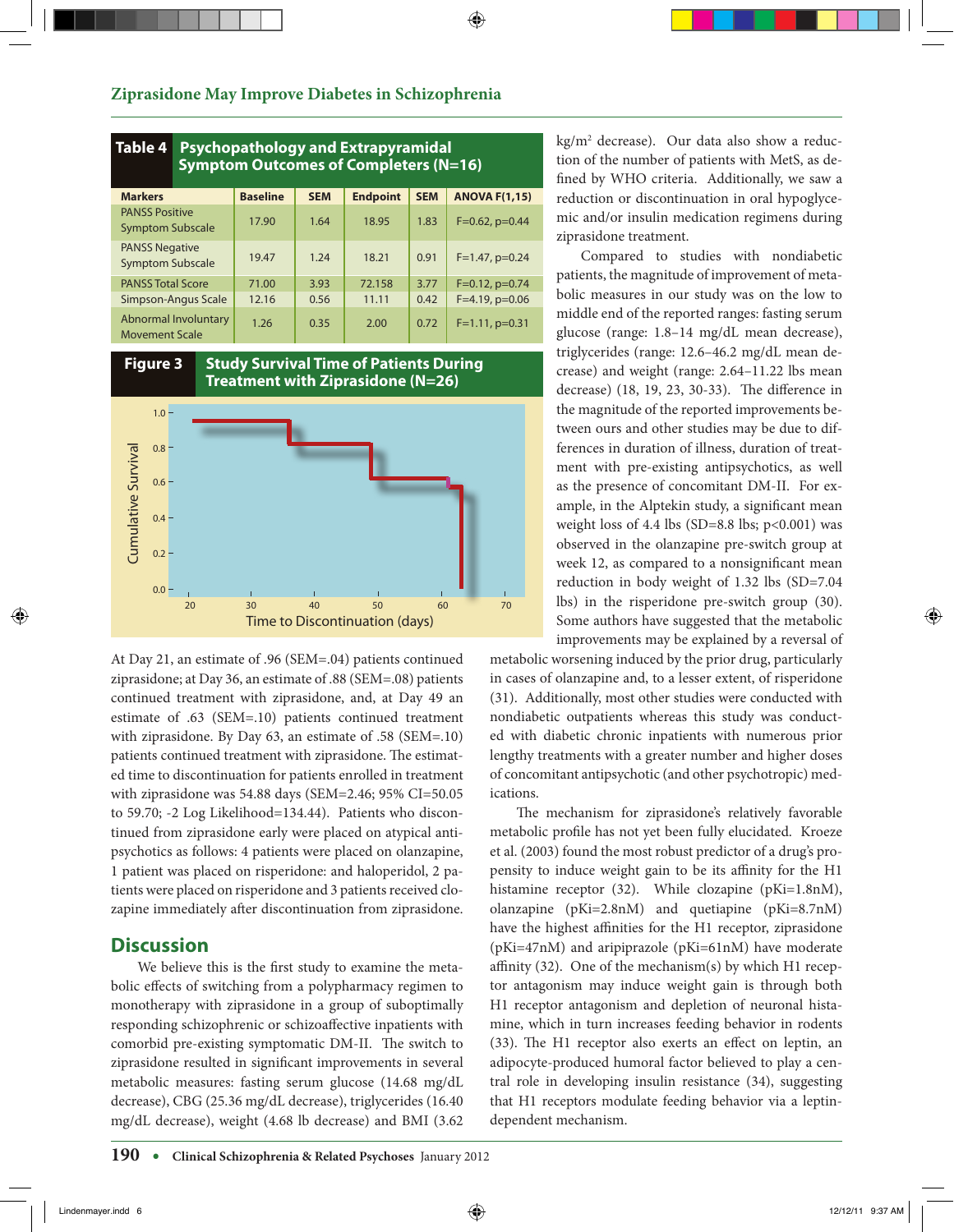In this study, our patients did not respond to treatment with ziprasidone particularly well, with a relatively high rate of study discontinuation due to psychotic relapse of approximately 42.3%. Average time to discontinuation for patients enrolled in treatment with ziprasidone was about 8 weeks and reflected a gradual attrition without a clear pattern. Previous studies of switching to ziprasidone have shown a wide range of discontinuation rates ranging from 10 to 60% (18, 19, 23, 24, 30-33, 35). Our higher rates of discontinuation are probably due to a number of reasons. Prior suboptimal response, as in the patients enrolled in our study, is one reason for later discontinuation due to nonresponse (36). Poor tolerability was the principal reason for discontinuation in the Bartkó et al. (2006) study, which showed a discontinuation rate of 18% (31). In the Lublin et al. (2008) study, where the treating psychiatrists could indicate multiple reasons for the switch, the combined suboptimal efficacy and poor tolerability were reasons for switching from the earlier antipsychotic medication in ≥50% of patients and resulted in 32% discontinuation rate (37). The fact that many of our patients were on an antipsychotic polypharmacy regimen and had a prolonged inpatient hospital stay prior to the entry into the study, points to their suboptimal treatment responsiveness.

Another reported reason for higher discontinuation rates may be possibly initial and overall under dosing of ziprasidone. For all but two patients in this study, the mean dosage was equivalent to that used in previous trials (38), which showed that doses of 120–160 mg/day were associated with maximized clinical improvements and no increase in adverse effects (39, 40). In addition, the reduction of the prior antipsychotic in the present study was implemented in a slow and gradual fashion over the course of three weeks in order to prevent withdrawal reactions (36), supporting an appropriate dosing and cross-taper technique.

The switch to ziprasidone has been shown to decrease EPS (19), a trend that was observed in our study as well. Short-term clinical trials of ziprasidone have suggested that ziprasidone has a low liability for movement disorders and, in particular, possesses an EPS profile superior to haloperidol (41). In the present study, baseline EPS were already rather low, allowing little room for further improvement.

There were several limitations to this study. First, it was an open-label, nonrandomized study, in which both patients and treating psychiatrists were aware of the treatment assignment, thereby increasing the possibility of biased positive findings toward ziprasidone. However, our main outcome measures were laboratory analyses, which were all assessed by staff that was unaware of the study's rationale. Second, the reduction in BMI and glucose could be explained by diet and physical exercise; however, it should be noted that all patients received the same psycho-educational and exercise program for the duration of their entire hospitalization, which covered the period before, during and after the study. A possible confounding factor accounting for our results could have been the concomitant use of drugs, which have a known effect on glucose levels and metabolic parameters, such as atrovastatin, metoprolol, levothyroxine, metformin, glipizide and insulin. However, the use of these drugs had been well-established before the onset of the study and were maintained stably during the study. Another limitation is the possibility of a Type I error due to the small sample size. A contributing factor was the high discontinuation rate. We showed, however, comparable changes in metabolic markers in patients who discontinued early as compared to those who completed the study. It is possible that ziprasidone's effect on metabolic markers would have been more pronounced if these patients had benefited from the full exposure time of ziprasidone. Currently, it is not known conclusively whether treatment duration beyond eight weeks could have resulted in more beneficial outcomes, whether the metabolic improvements would be sustained, and what would be the net effect of discontinuation rates with prolonged treatment.

In conclusion, the data from this study, carried out in chronic psychiatric inpatients with long-standing symptomatic DM-II, suggest significant improvements in metabolic effects and MetS in the subset of the population who were able to tolerate switching to this antipsychotic. While switching to ziprasidone may be an important treatment strategy in patients with established comorbid metabolic disorders presenting with tolerability problems under their current antipsychotic treatment (41, 42), there was a large discontinuation rate, which may have limited the sustained beneficial effects of ziprasidone. As with all clinical decisions, the decision to switch to ziprasidone has to balance the potential metabolic benefits and the potential relapse risks of the individual patient first and foremost.

#### **Disclosures**

This study was funded by Pfizer Pharmaceuticals. Financial disclosures: Dr. Jean-Pierre Lindenmayer has received research support from the National Institutes of Health, Janssen Pharmaceuticals LLC, Eli Lilly Pharmaceuticals, Otsuka, Merck and Co., Astra-Zeneca Pharmaceuticals, and Azur Pharmaceuticals and has consulted with Janssen Pharmaceuticals LLC, Eli Lilly Pharmaceuticals, Shire, and Merck and Co.

Dr. Robert Smith has received research support from Stanley Research Foundation and Pfizer Pharmaceuticals.

All other coauthors report no disclosures.

#### **References**

- 1. Rouillon F, Sorbara F. Schizophrenia and diabetes: epidemiological data. Eur Psychiatry 2005;20(Suppl 4):S345-348.
- 2. Maudsley H, editor. The pathology of mind. 3rd ed. New York: D. Appleton and Co.; 1880.
- 3. Lindenmayer JP, Smith RC, Singh A, Parker B, Chou E, Kotsaftis A. Hypergly